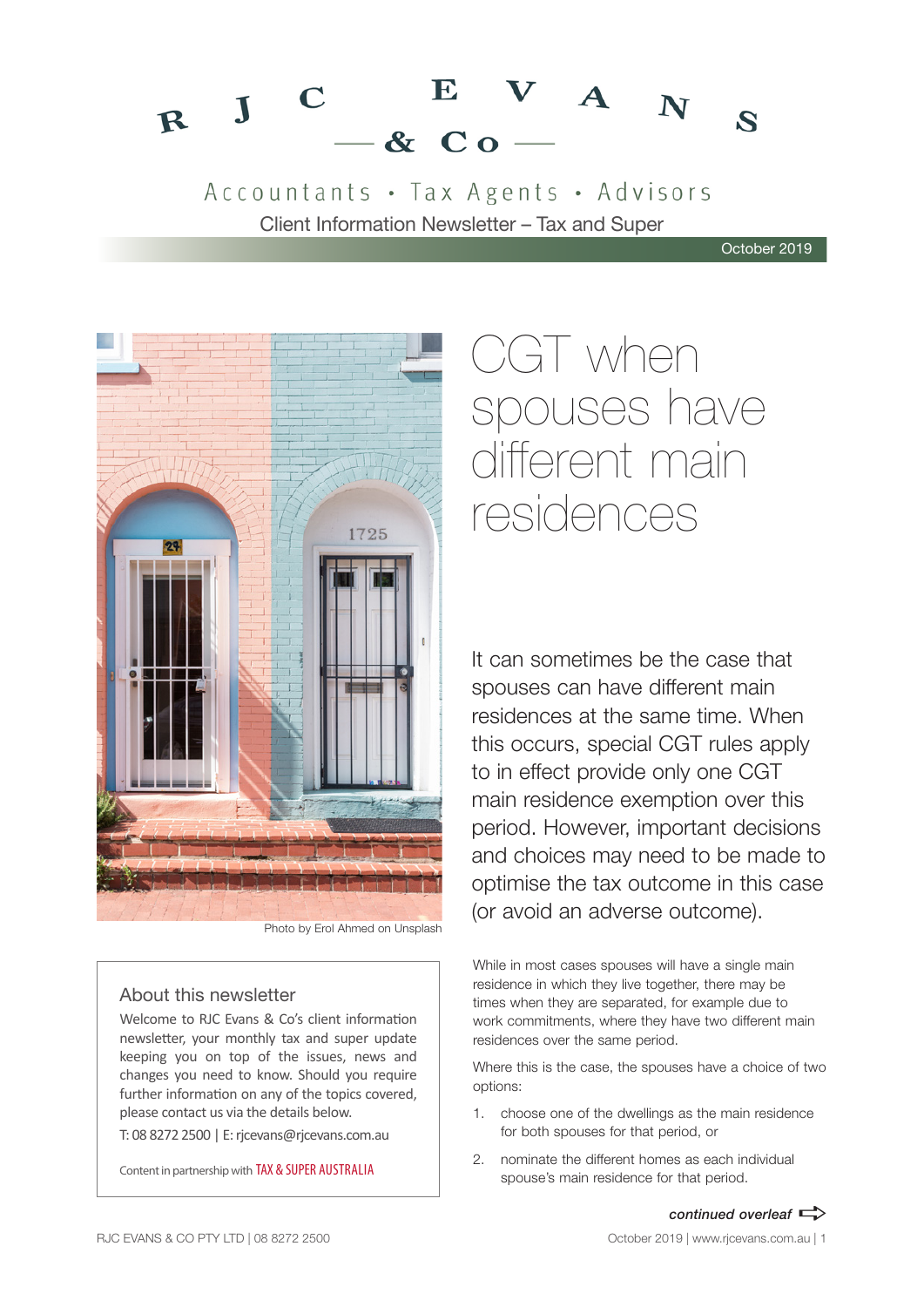### CGT when spouses have different main residences *cont*

### HOW OPTION 2 WORKS

Where option 2 is chosen, the application of the main residence exemption is determined as follows:

- where a spouse's interest in the nominated dwelling is 50% or less, the nominating spouse will be entitled to an exemption on that interest for the whole period where the spouses have different homes
- where the relevant interest is greater than 50%. the nominating spouse will only be entitled to an exemption in respect of that interest for half the period where the spouses have different homes.

Put simply, the spouse will either get half an exemption for the full period or a full exemption for half the period.

The same rules apply to their spouse. Namely, if they own 50% or less of the home they have nominated, they qualify for an exemption for their share. However where their spouse owns more than 50% of the home, their share is exempt but for only half the period where the spouses have different homes.

As a result, the upshot will be that the partial exemption CGT rules will apply to reflect the period that each spouse's interest in the respective homes did, or did not, qualify as their "CGT main residence" over their period of ownership of their interest in the homes.

See "How the rules can play out" below.

### OTHER THINGS TO NOTE

Other things to note about the application of the rule for spouses with different main residences at the same time include the following:

- a spouse need not have an interest in a dwelling nominated by both spouses as their main residence
- where spouses own a pre-CGT main residence, there is nothing to prevent them from nominating a post-CGT main residence as their main residence to preserve the exemption on both main residences
- a nomination can be made in respect of a residence which is treated as a main residence by way of the "absence concession" being applied to it, and
- the choice made by the spouses is evidenced by the way the spouses complete their relevant tax returns (ie a nomination does not need to be lodged with the ATO).

Finally, and crucially for these purposes, a "spouse" includes another person of any sex who an individual was either married to or where they lived with on a "genuine domestic basis" in a relationship as a couple, even if they are not legally married — so the rule applies to de-facto relationships also.

However this raises the often difficult issue of determining if, in fact, a "de-facto relationship" exists between the parties — and furthermore when such a relationship began (or ended) for the purposes of the application of this rule.  $\blacksquare$ 



### **HOW THE RULES CAN PLAY OUT**

Karl and Kerry jointly own a house in Brisbane that they purchased in 2005. They lived in the house together as their main residence up until November 2016. At this time, they purchase a \$700,000 townhouse in Melbourne where Karl was transferred to for three years by his employer in order to set up a new branch of the business. Karl has an 80% ownership interest in the townhouse and Kerry a 20% interest.

At the end of the three-year period in November 2019, Karl moves back to Brisbane and the Melbourne townhouse is sold for \$740,000.

For the three-year period when they lived apart, Karl nominates the townhouse as his main residence while Kerry nominates the home in Brisbane.

According to the tax rules, because he owned more than 50% of the townhouse, Karl will treat his interest in the townhouse as his main residence for half the period that they lived apart (one and a half years of the three-year period).

For Kerry, because her interest in the Brisbane property was 50% or less, she will treat her interest in the Brisbane property as her main residence for the three-year period that they lived apart.

The result will be that the partial exemption rules will apply to reflect the period that Karl's and Kerry's interest in the homes did not qualify as their "CGT main residence" over their period of ownership of these interests.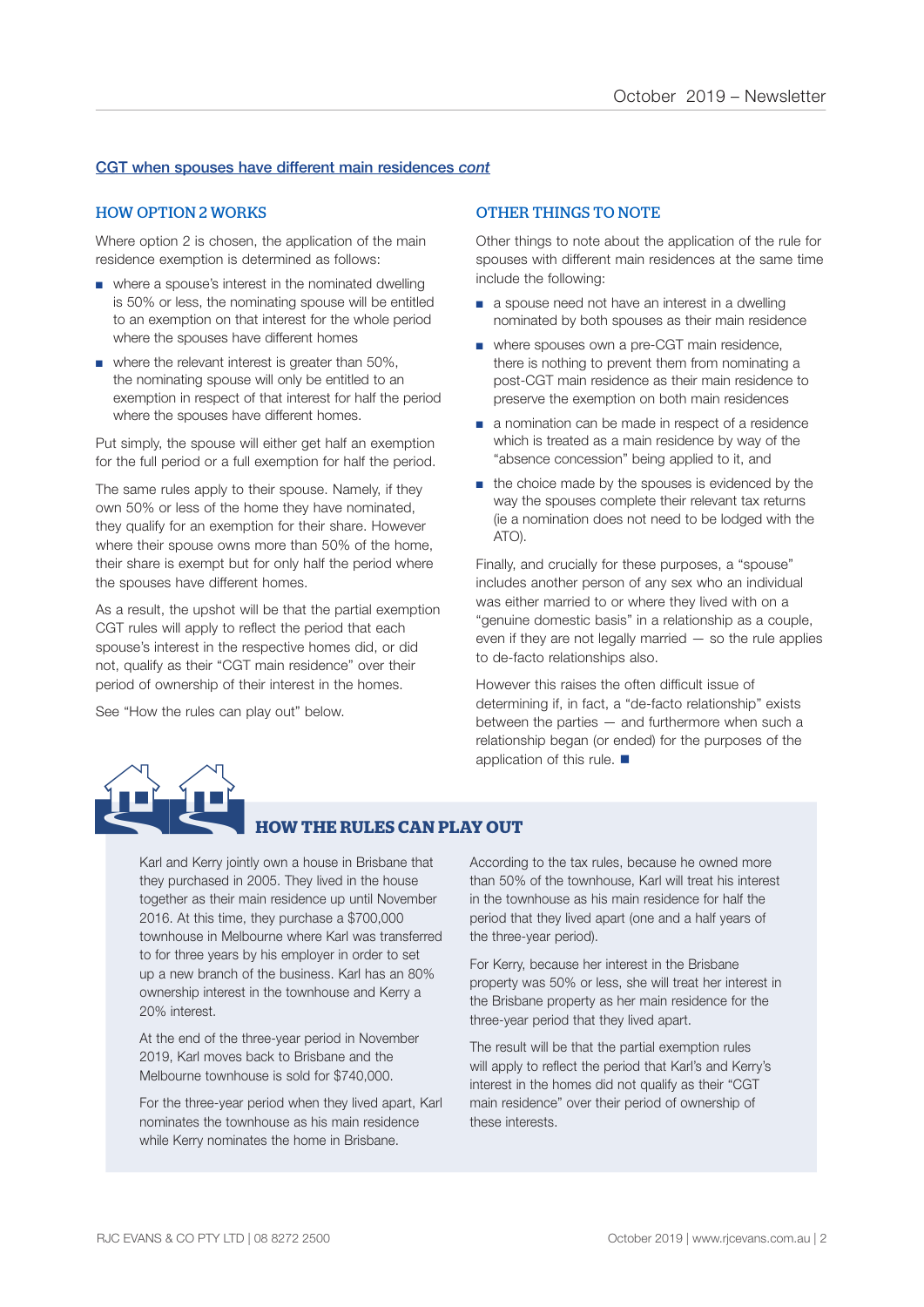

# The SMSF sector is growing by \$23,200 every minute

The latest statistical report from APRA has been released (here's a link to download it https://bit.ly/2ooF3EJ), which of course mainly focuses on the APRA-regulated superannuation funds in the retail and industry sectors.

But the APRA statistics also make passing mention of ATO-regulated funds, the SMSF sector, which from June 2018 to June 2019 grew in total assets from \$735.4 billion to \$747.6 billion — an increase of \$12.2 billion. For a bit of fun, you can think of that equalling roughly \$33.4 million each day, \$1.4 million each hour, or \$23,200 every minute.

The number of SMSFs over that period grew from 581,853 to 599,678 — a jump of 17,825 funds (an establishment rate of just shy of 50 new funds every day).

The overall total of superannuation assets to the end of June 2019 was \$2.87 trillion, an increase of 6.1% over the year.

Of APRA-regulated funds, the statistics show that industry funds grew in assets by 13.8% over the year to June 2019, with the retail sector recording an increase of 0.51%. That trend was shown by the prudential regulator to be particularly emphasised over the last three months of the income year, with the industry fund share of assets increasing 6% compared to a retail funds growth of 0.36%.

Photo by Samuel Zeller on Unsplash

A year ago, APRA's statistics had industry and retail funds much closer in terms of their control over the proportion of total retirement saving assets, with industry funds holding 23.4% and retail 23%. The 2018- 19 results show those figures now standing at 25% and 21.8%.

Investments of APRA-regulated funds over the year showed 50.9% invested in shares (24.4% in international listed equities, 22.4% Australian equities, and 4% in unlisted). Fixed income accounted for 21.6% of investment, with cash at  $9.8\%$ .

This information has been prepared without taking into account your objectives, financial situation or needs. Because of this, you should, before acting on this information, consider its appropriateness, having regard to your objectives, financial situation or needs.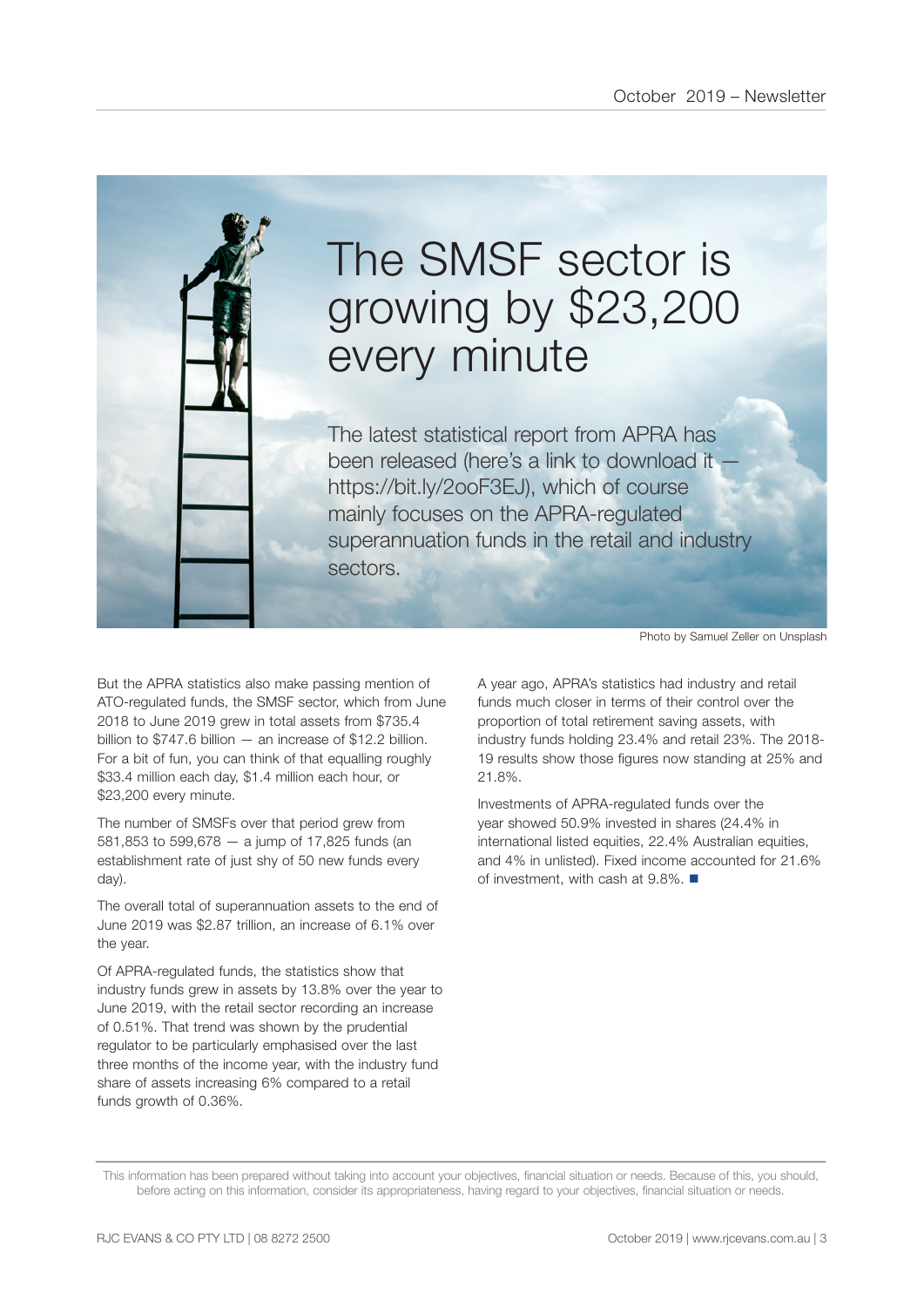

Photo by Heather Gill on Unsplash

### Fictions (and facts) about work expense deductions

here can be varied sources for some of the myths about tax deductions —pub-talk, BBQ-banter, hairdresser-homilies, what-your-taxi-driver-just-heard and many others. We sort out fact from fiction.

This year's tax time saw media reports about various outlandish tax claims — for example the ATO being faced with claims for dental expenses, gambling losses, Lego sets, sunscreen (and an umbrella) for cigarette breaks, and even the cost of a wedding reception (all rejected, by the way).

How certain myths are started about what can or can't be claimed on tax is anyone's guess, but it is these snippets of misinformation about allowable tax deductions that can lead unaware taxpayers to make incorrect claims — and get the taxman's attention. Here are some of the most common.

**Fiction:** Everyone can automatically claim \$150 for  $\sqrt{\ }$  clothing and laundry, 5,000km under the cents per kilometre method for car expenses, or \$300 for workrelated expenses, even if they didn't spend the money.

**Fact:** There is no such thing as an "automatic" or<br>  $\bigotimes$  "standard deduction". Substantiation exceptions<br>
provide relief from the need to keep receipts in certain "standard deduction". Substantiation exceptions provide relief from the need to keep receipts in certain circumstances. While you don't need receipts for claims under \$300 for work-related expenses, \$150 for

laundry expenses (note: this is for laundry expenses only and does not include clothing expenses) or if you are claiming 5,000km or less for car expenses under the cents per kilometre method, you still must have spent the money, it must be related to earning your income, and you must be able to explain how you calculated your claim.

**Contain:** I don't need a receipt, I can just use my bank or credit card statement.

**Fact:** To claim a tax deduction you need to be<br>able to show that you spent the money, what you spent it on who the supplier was and when you paid able to show that you spent the money, what you spent it on, who the supplier was, and when you paid. Bank or credit card statements alone don't have this information. The only time you don't need these details is if substantiation exceptions apply.

**名 Fiction:** I can claim makeup that contains sunscreen if I work outside.

**Fact:** We all like to look good, but cosmetics are<br> **ED** usually a private expense and the addition of sun<br>
protection does not make it deductible. It may however usually a private expense and the addition of sun protection does not make it deductible. It may however be deductible if the primary purpose of the product is protection from sun damage (that is, it has a high SPF rating), and that the cosmetic component is incidental, and you need to work outdoors in the sun.

```
continued on page 6 \Rightarrow
```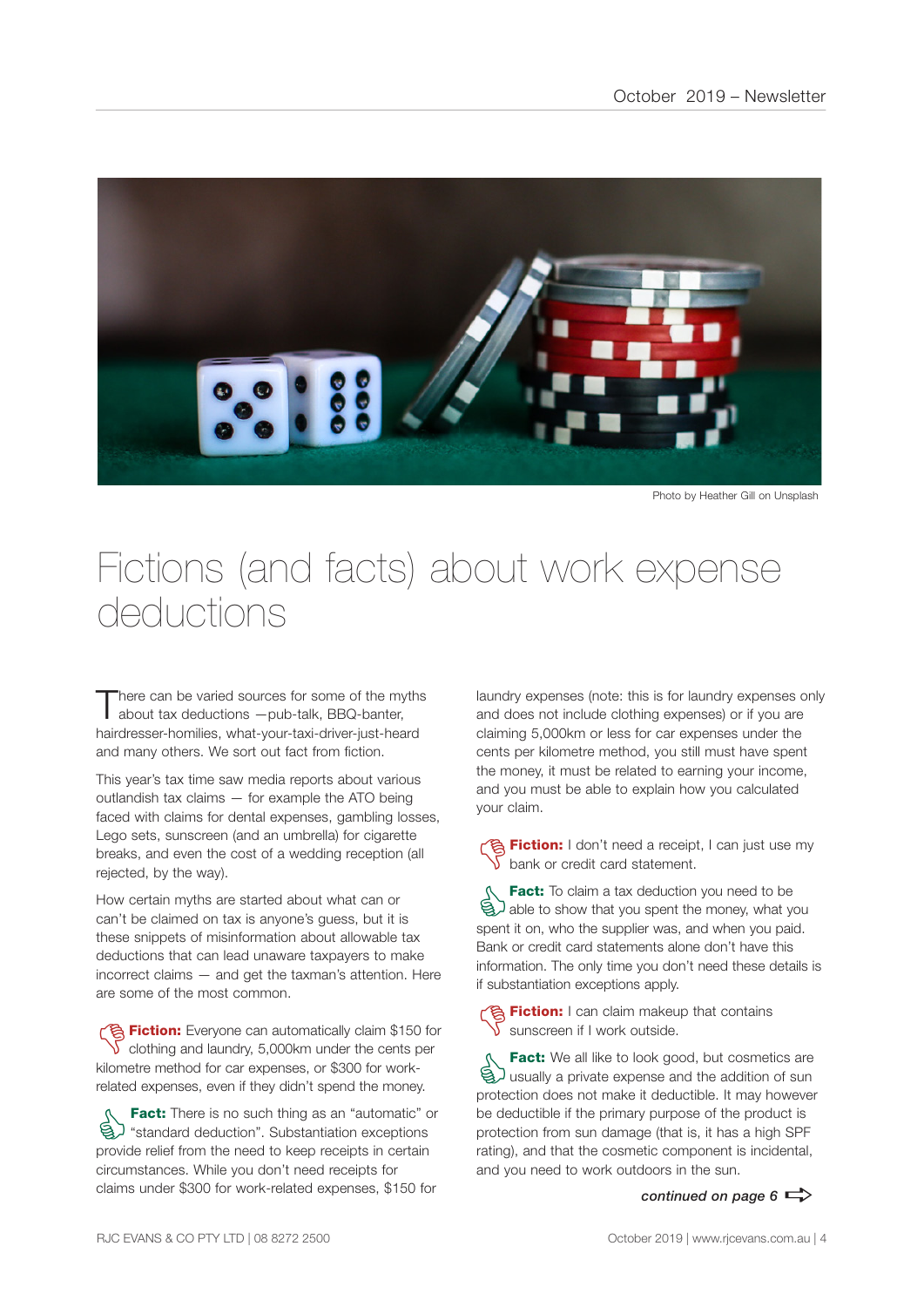

## An FBT reporting exclusion for personal security concerns

The ATO has plans in place that it can put into operation to relieve certain employers from reporting all the fringe benefits they provide to staff. The measure however is only triggered where it can be shown that employees' personal safety is at risk or under threat.

Note that the term "security concerns" in relation to the personal security of an employee also takes in associates of that employee (for example, a relative). Such concerns may arise from (but are not restricted to) threats of death, assault, kidnapping or serious bodily harm.

Providing benefits in the form of personal security measures to protect an employee and their family at their home is considered to be a taxable fringe benefit. Relevant measures can include, but may not be limited to:

Photo by Liam Tucker on Unsplash

- residential burglar alarms
- personal protective equipment
- protective modifications to a car
- drive-by security patrols
- body guards.

It is generally the case that if the total taxable value of certain fringe benefits provided to an individual employee in an FBT year (1 April to 31 March) exceeds \$2,000, an employer must record the grossed-up taxable value of those benefits in their employee's income statement (payment summary) for the relevant income year.

However, subject to certain conditions, a fringe benefit provided to address security concerns relating to the personal safety of an employee (or associate) may be an excluded fringe benefit. This means the employer:

- *is not required* by the ATO to report these fringe benefits on income statements, but
- *is required* to pay FBT on the taxable value of the benefits provided.

For the reporting exclusion to apply, the ATO requires that:

■ the benefit must address a security concern that relates to the personal safety of an employee (but not their property)

*continued overleaf*  $\Rightarrow$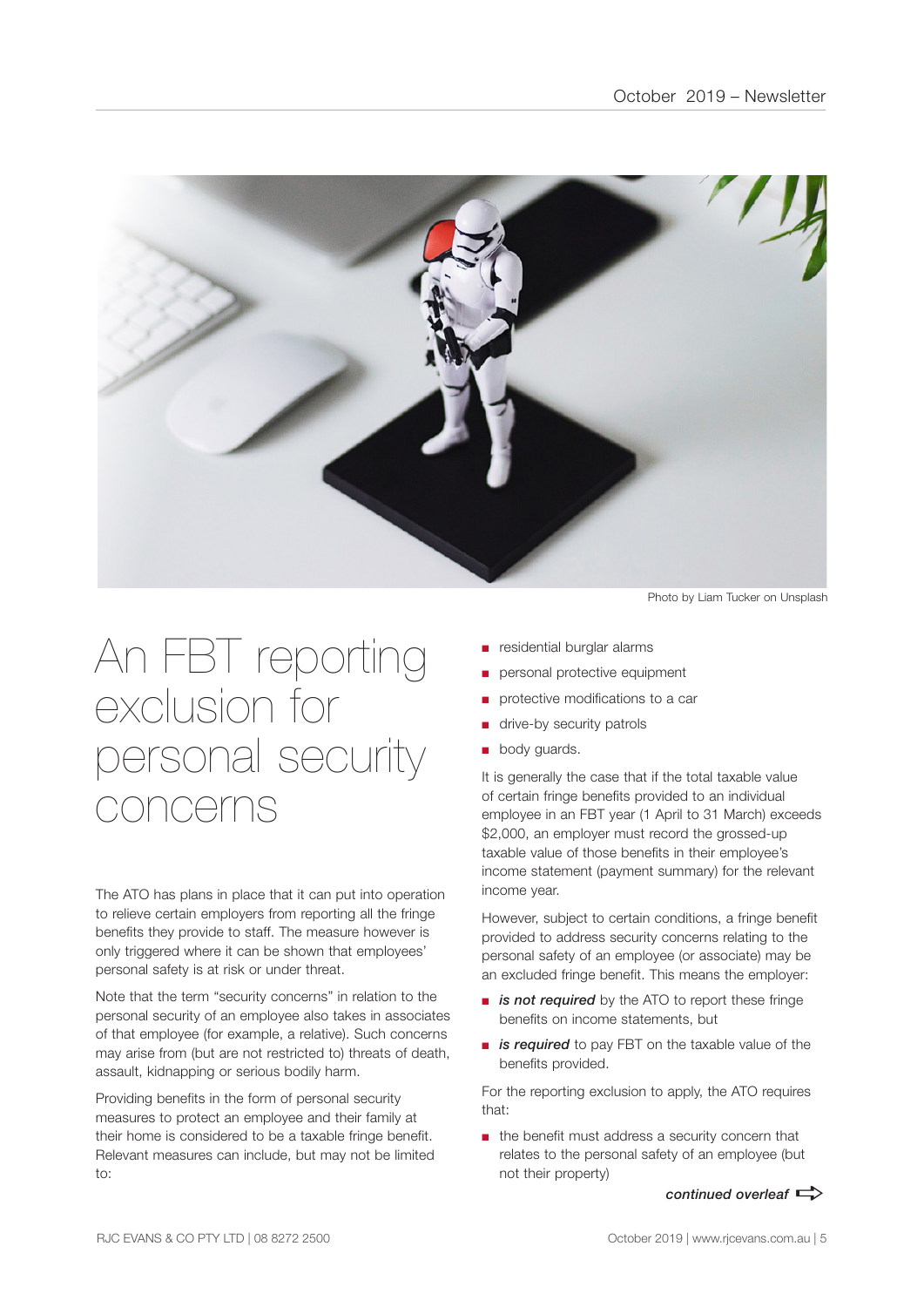### An FBT reporting exclusion for personal security concerns *cont*



- it is in respect of their employment
- the benefit provided is consistent with a threat assessment made by a person recognised as competent to make such assessments (more below).

Security concerns may also arise even though there are no demonstrated threats by identified individuals. The ATO accepts, for example, that concerns may arise due to the nature of an employee's responsibilities and operational duties, or the contacts an employee makes in the course of these duties. Threat assessments must be provided by a person who is recognised as being competent to do so by a relevant accrediting industry group or government body. But note that in the absence of a relevant industry or government body, the Commissioner of Taxation has the discretion to recognise a person as capable of carrying out threat assessments.

Employers seeking to have the ATO exercise this discretion must make the request in writing and should include the full name, qualifications and experience of the person seeking to make the threat assessment.  $\blacksquare$ 

### Fictions (and facts) about work expense deductions *cont*

**The Fiction:** I can claim my gym membership because I need to be fit for work.

**Fact:** While you might like to keep fit, there are<br>
and only a very small number of people who can<br>
claim own memberships such as special operations only a very small number of people who can claim gym memberships, such as special operations personnel in the Australian Defence Force. To be eligible, your job would have to depend on you maintaining a very high level of fitness, for which you are regularly tested.

**Fiction:** I can claim all my travel expenses if I add  $\sqrt{\ }$  a conference or a few days' work to my holiday.

**Fact:** If you decide to add a conference or some<br>  $\bigotimes$  work to your holiday, or a holiday to your work trip<br>
you must apportion the travel expenses between the work to your holiday, or a holiday to your work trip, you must apportion the travel expenses between the private and work-related components, and only claim the work-related component.

Fiction: I can claim my work clothes because my  $\sqrt{\ }$  boss told me to wear a certain colour.

**Fact:** Unless your clothing is a uniform that is<br>
a unique and distinct to your employer, or protection<br>
or occupation-specific clothing you are required to your unique and distinct to your employer, or protective or occupation-specific clothing you are required to wear to earn your income, you won't be able to claim it. Plain clothes, like black pants, are not deductible even if your employer told you to wear them.

**Fiction:** I can claim my pay television subscription because I need to keep up-to-date for work.

**Fact:** A subscription to pay television is not<br> **G** ordinarily deductible. Keeping up-to-date on<br>
news current affairs and other general matters us ordinarily deductible. Keeping up-to-date on news, current affairs and other general matters usually will not have a sufficiently close connection with your employment activities to provide a basis for deducting these subscriptions. They are essentially private expenses.

Fiction: I can claim home to work travel because I  $\sqrt{\ }$  need to get to work to earn my income.

Fact: For most of us, home to work travel is a brivate expense.

**Fiction:** I've got a capped phone and internet plan, so I can claim both business and private phone calls and internet usage.

**Fact:** Unless you only use your phone and internet<br>  $\bigotimes$  for work, you have to apportion the cost between<br>
Work-related and private usage and only claim the workfor work, you have to apportion the cost between work-related and private usage and only claim the workrelated portion of your expenses.  $\blacksquare$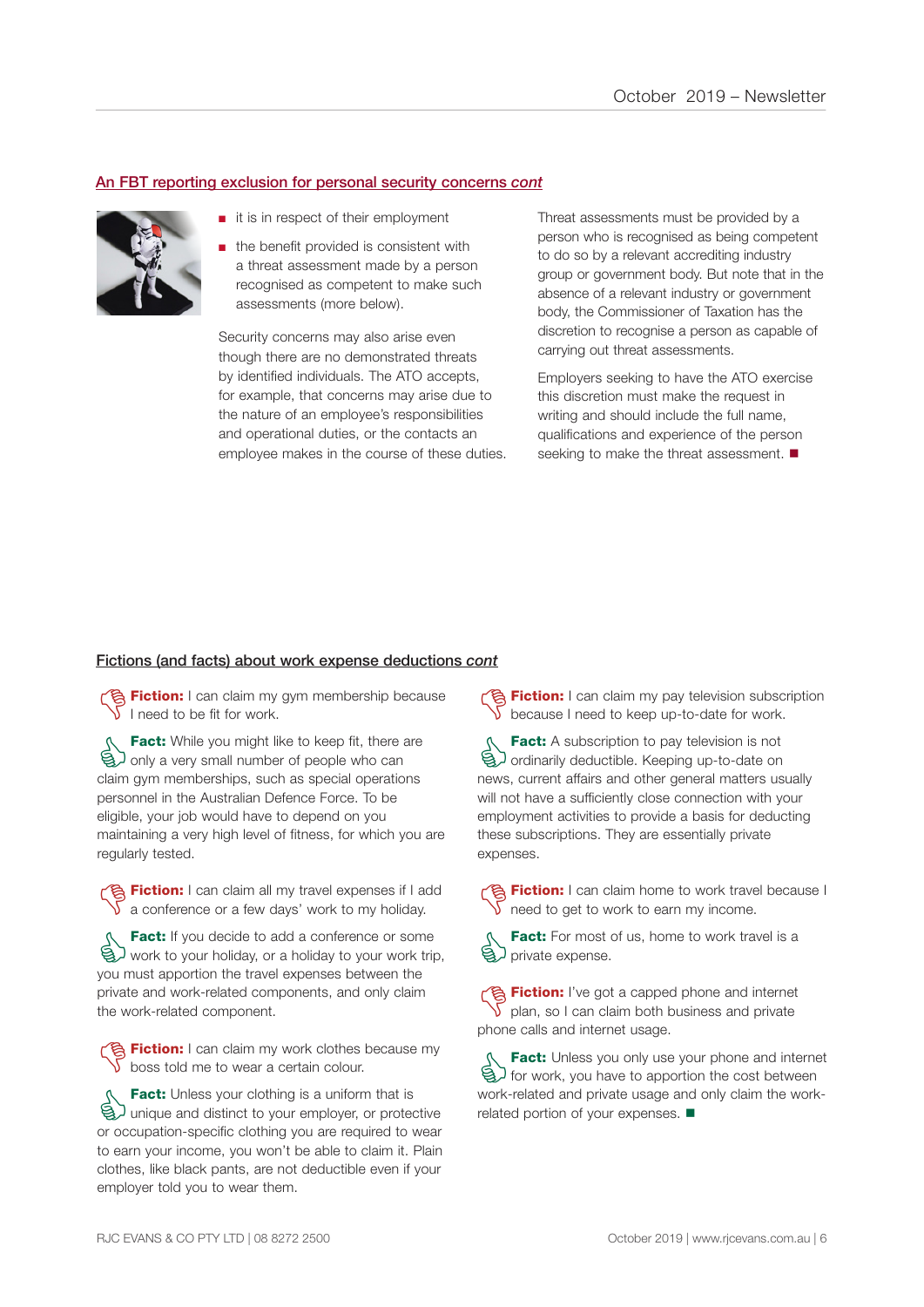

Since event-based reporting started for SMSFs from 1 July 2018, the ATO says that for the larger part, SMSF trustees have mostly adjusted to the new requirements.

Now that an entire income year under the transfer balance account report (TBAR) regime is complete, some teething problems have emerged. A big one for the ATO has been the high number of commutation authorities that have been unnecessarily issued. The ATO says more than 50% of these were revoked due to it consequently receiving amended reporting.

### EVENTS THAT NEED TO BE REPORTED

Every SMSF must now report certain events in the ATO's event-based reporting framework by the due dates (see table on the following page).

An SMSF must report events that affect a member's transfer balance, including:

- details of pre-existing income streams (including value and type) being received on 30 June 2017 that
	- continued to be paid to them on or after 1 July 2017
	- were in retirement phase on or after 1 July 2017
- details of new retirement phase and death benefit income streams including value and type (when a death benefit income stream is reversionary, the start date will be the date on which the member died)
- **•** details of LRBA payments (including the value and date of each relevant payment) if the LRBA was entered into on or after 1 July 2017 (or a pre-existing LRBA was re-financed on or after 1 July 2017) and the payment results in an increase in the value of the member's interest that supports their retirement phase income stream
- compliance with a commutation authority issued by ATO
- details (including value) of personal injury (structured settlement) contributions
- details (including value) of commutations of retirement phase income streams that occur on or after 1 July 2017.

If no event occurs, there is nothing to report.

### SOME EXCLUSIONS FROM REPORTING

Events that an SMSF does not need to report include:

- any pension payments made on or after 1 July 2017
- investment earnings and losses that occurred on or after 1 July 2017
- when an income stream ceases because the interest has been exhausted
- $\blacksquare$  the death of a member

*continued overleaf*  $\Rightarrow$